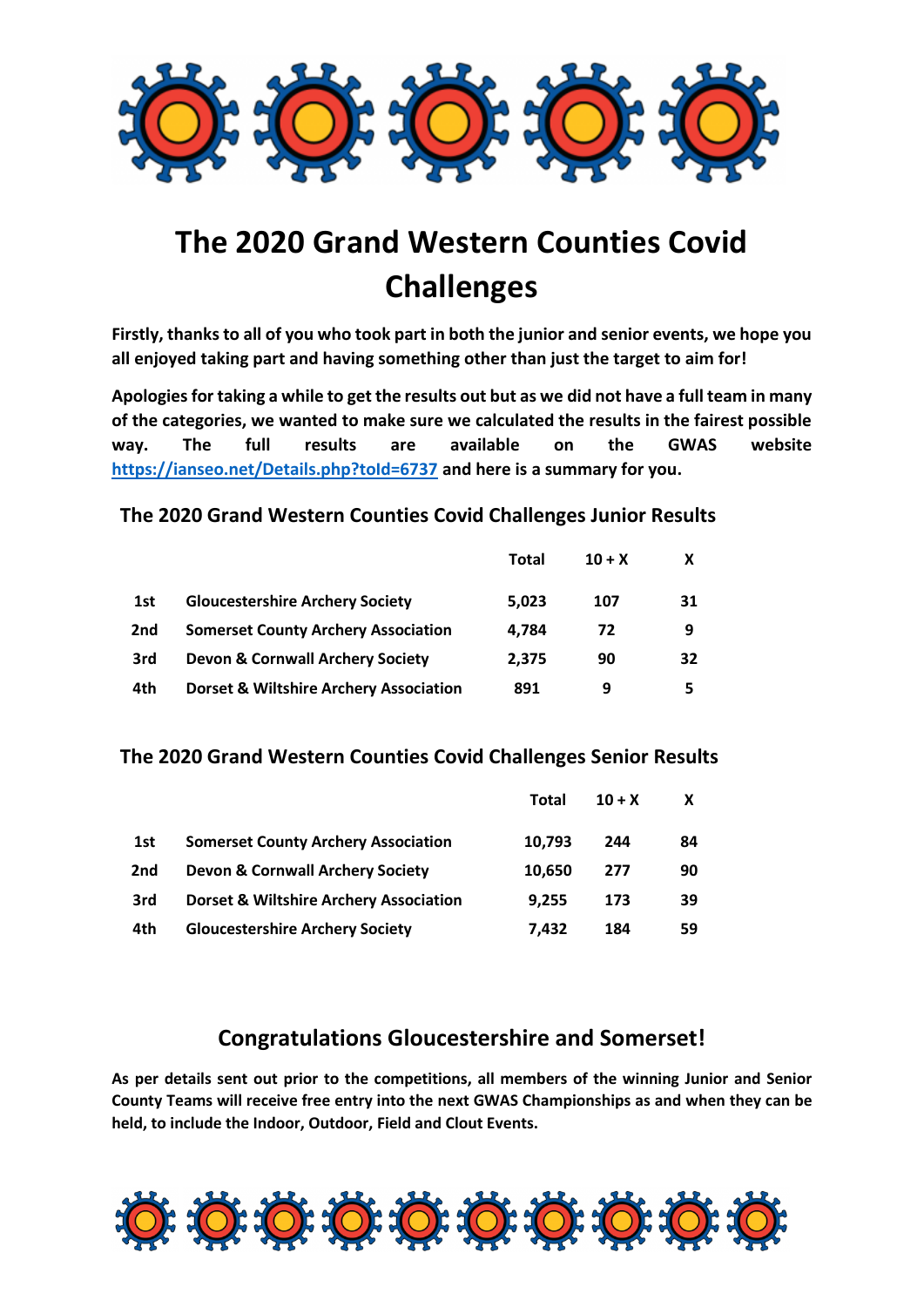

**Although we did not have enough archers taking part for scores included in the competitions to mirror the actual intercounty events, free entries for the winning counties have been awarded up to the maximum in each category had we been able to use the full team.**

**GWAS Tournament Organisers will be made aware of who can enter each event free of charge and archers should add a note to their entry forms to this effect.** 

#### **Gloucestershire Archers Winning Free Entry to GWAS Championships**

Chloe A'Bear Carlos Amata Jazmin Brain Grace Curran Ryan Faulkner Will Hardy Leah Moyce Jack Palmer Alex Parker Isabel Plowman Ella Shield Austin Whitmarsh

### **Somerset Archers Winning Free Entry to GWAS Championships**

| Recurve              |                      |
|----------------------|----------------------|
| Mark Smith           | Janet Ross           |
| Lee Parsons          | Vikki Gallop         |
| Nick Chubb           | Karen Parsons        |
| <b>Stuart Ohren</b>  |                      |
| Duncan Garner        |                      |
| Peter Brooks         |                      |
| Compound             |                      |
| Liam Goodes          | <b>Judith Martin</b> |
| <b>Stuart Hodges</b> | <b>Hayley Goodes</b> |
| Jon Smith            | Mary Smith           |
| Chris Hole           |                      |
| <b>Barebow</b>       |                      |
| James Annall         | Ali Hutchings        |
| Andy Carr            |                      |
| Longbow              |                      |
| <b>Paul Tuffs</b>    | Hannah Porter        |
|                      |                      |